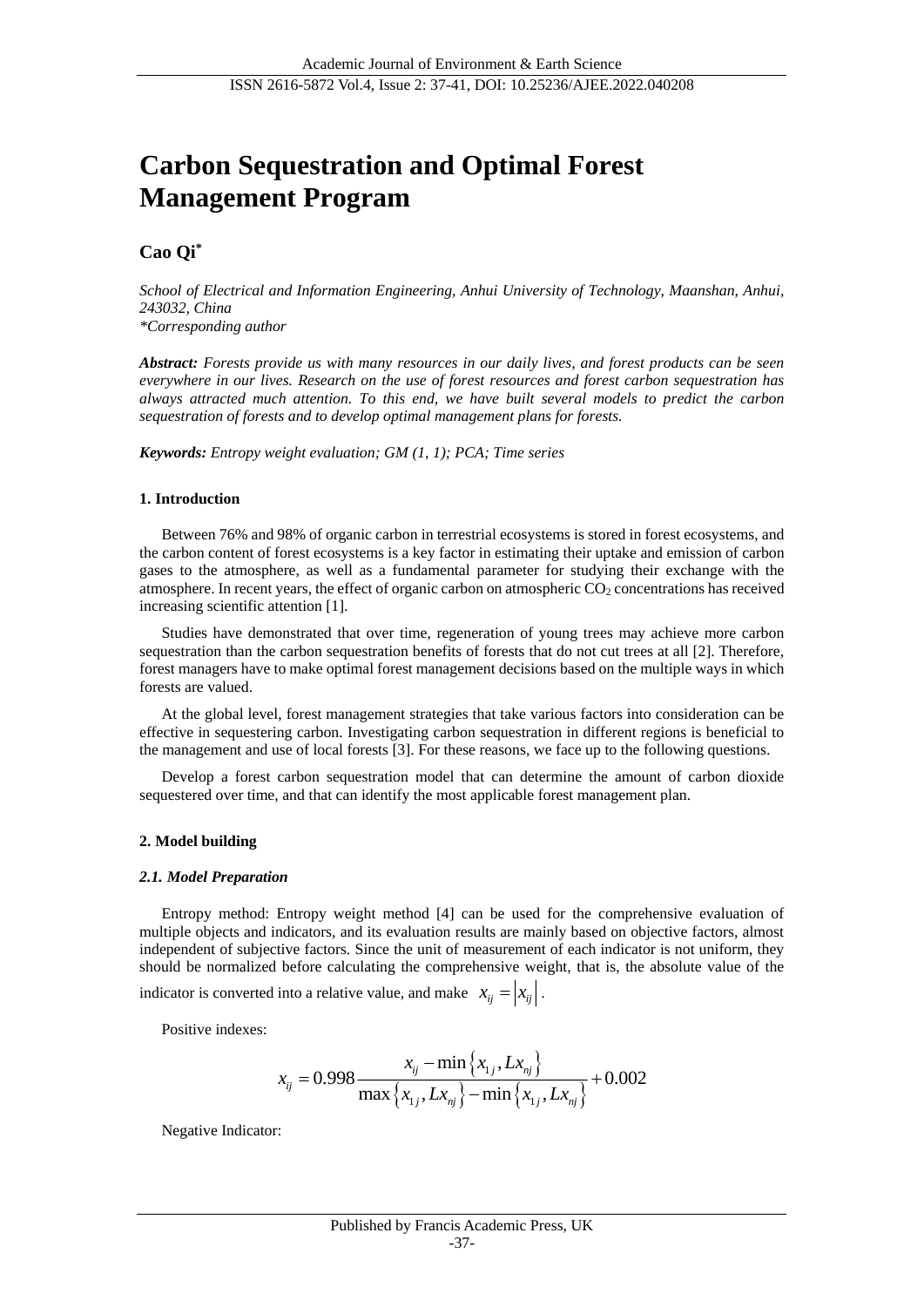## ISSN 2616-5872 Vol.4, Issue 2: 37-41, DOI: 10.25236/AJEE.2022.040208

$$
x_{ij} = 0.998 \frac{\max\left\{x_{1j}, Lx_{nj}\right\} - x_{ij}}{\max\left\{x_{1j}, Lx_{nj}\right\} - \min\left\{x_{1j}, Lx_{nj}\right\}} + 0.002
$$

Calculate the weight of the indicator value of program  $\vec{l}$  under the *j* $th$  indicator  $P_{ij}$ 

$$
P_{ij} = \frac{X_{ij}}{\sum_{i=1}^{n} X_{ij}} (j = 1, 2, L, m)
$$

Where  $k = ln(n)$ ; satisfying  $e > 0$ .

Calculate the information entropy redundancy of the  $jth$  metric  $g_j$ 

$$
g_j = 1 - e_j
$$

Calculate the weight of the *<sup>j</sup>th* indicator

$$
W_j = \frac{g_j}{\sum_{j=1}^m g_j}
$$

Calculate the composite score of the  $ith$  evaluation object:

$$
S_i = \sum_{j=1}^m w_j x_{ij}
$$

#### *2.2. Model building and solving*

Forest carbon sequestration is influenced by various factors, and different factors have different weight on the effect of forest carbon sequestration. We perform entropy weighting method through the searched data, and by analyzing the weights of different factors affecting the carbon sequestration of this forest, we come up with the main factors that determine the amount of carbon sequestration in this forest, and then further analyze how to effectively control the main factors, and calculate the weights of different factors affecting the main factors through entropy weighting method, and come up with a scheme to effectively control the main factors. [5].



*Figure 1: The mind map for issue analysis*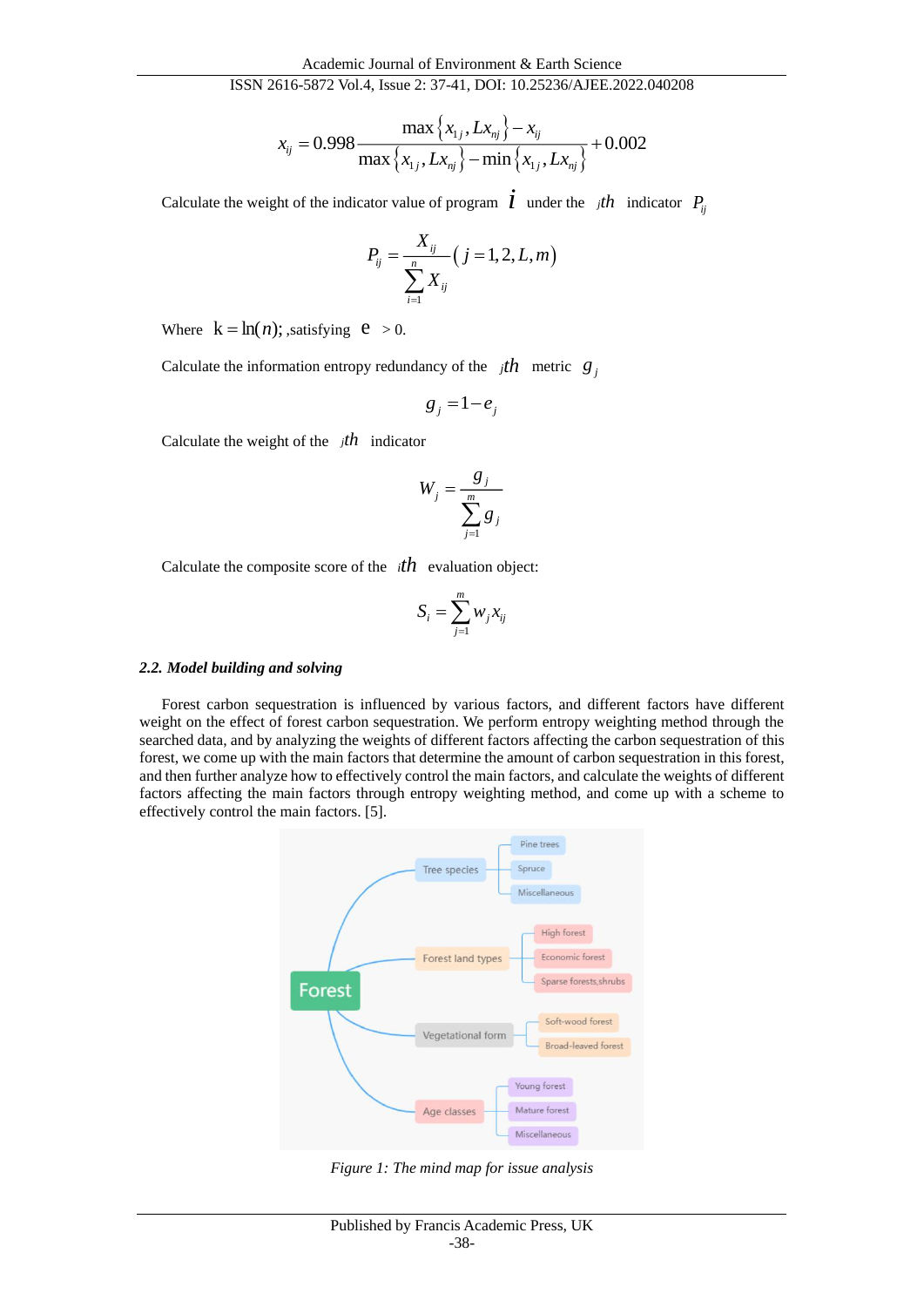In this paper, we take four main factors, namely, tree species, woodland species, vegetation type, tree age type, and tree age type, and study them. We selected a forest in Liaoning Province, China, as the basis of our model, and analyzed the carbon sequestration of different factors by using the actual data of the forest from 1990 to 2010, and weighted the weights of the above factors by using the entropy weighting method, and obtained results in Figure 2.



*Figure 2: Average carbon sequestration and weight*

We can see that the weight of tree species, stand species, vegetation type, and tree age type is approximately 1:1:1:1, indicating that they have a similar degree of influence on forest carbon sequestration. Improving all the above four factors can effectively increase the carbon sequestration of forests.

Carbon stocks of different tree species differed greatly, and trees with more carbon sequestration per unit area were more capable of sequestering carbon. We analyzed the carbon sequestration of different tree species in this forest and calculated the carbon sequestration weight of trees such as pine, spruce and broadleaf mixed using the entropy weight method. The following picture4 is shows.



*Figure 3: Carbon sequestration and weights of trees*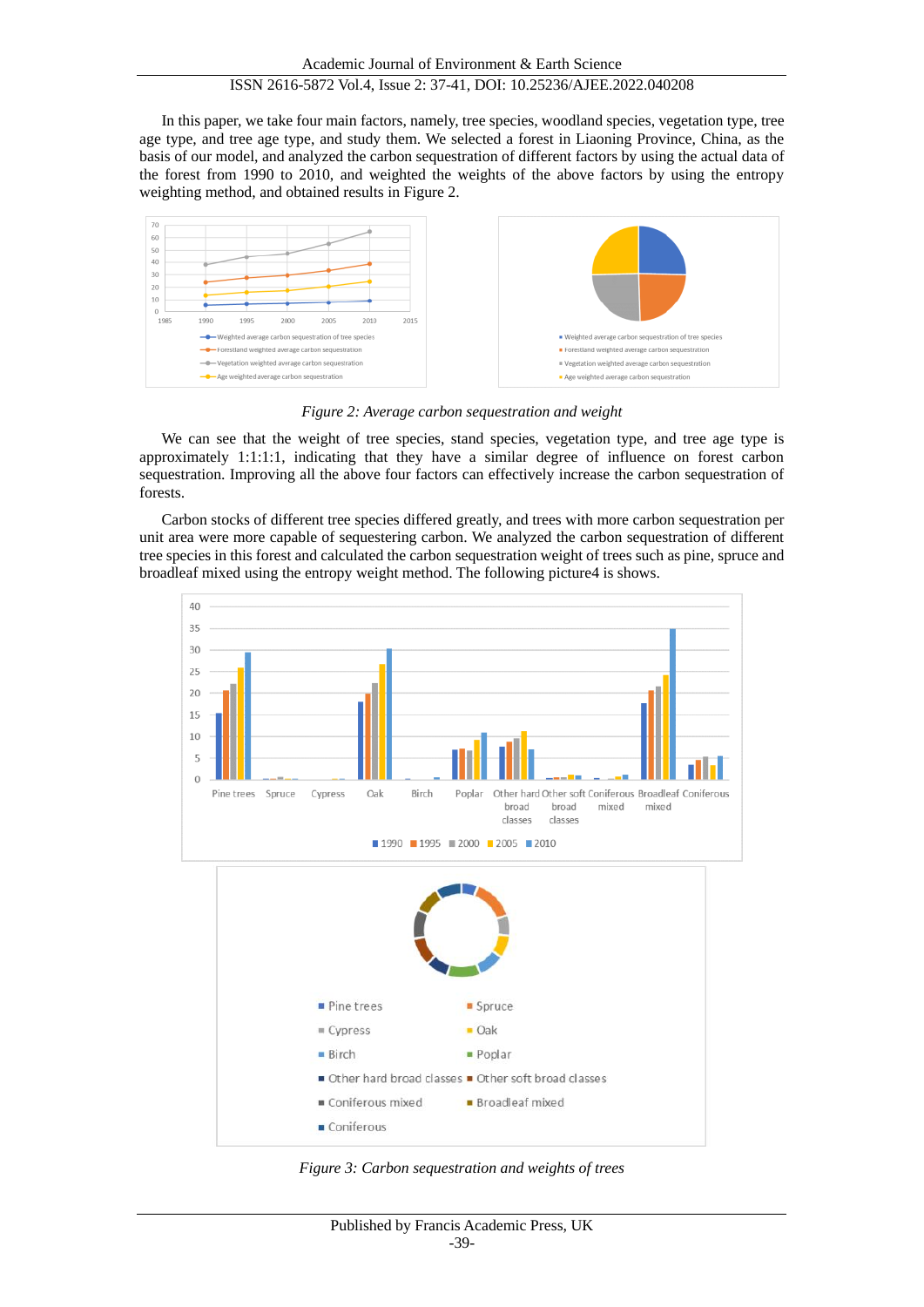The results of the entropy weighting method obtained that the weight of spruce trees was 13.257%, with the largest share, indicating that this type of trees had better carbon sequestration performance than other trees in the above table [6]. The weights of pine tree is 5.155%, which is the smallest, indicating that the carbon sequestration capacity of pine tree is lower in this forest.

The actual data showed that spruce trees contributed the least to carbon sequestration in this forest, and the broadleaf mix, pine species, and oak trees were the main contributors to carbon storage [3]. Based on the weighting results, we can improve the carbon sequestration capacity of this forest by appropriately increasing the number of spruce trees and decreasing the number of pine trees.

We distinguish the types of forest land by tree forest, economic forest, and open forest and shrub forest, and find the dominant forest land by weighting the average of the weight of carbon sequestration.



*Figure 4: Carbon sequestration*

## **3. Conclusion**

Forest management plans are not determined by any single factor. This is an interdisciplinary problem controlled by multiple influencing factors. We first established an assessment model of forest carbon sequestration, and analyzed the limit of forest carbon sequestration from multiple perspectives. The principal component analysis model focuses on raw data and data analysis, and also takes into account social, economic and environmental factors, and develops an optimal forest management plan based on the evaluation results. From the case studies and research results, it can be seen that the time-prediction series model can effectively estimate the carbon storage of forests whose carbon storage increases linearly. Our model shows that it is possible for forest managers to find a balance between the benefits that forest managers receive from harvesting forest products and the value of allowing forests to continue to grow and absorb carbon, and that the most important factor to consider is the impact of indicators on economic value.

## **References**

*[1] WANG Xiu-ke, FENG Zong-wei, Ouyang Zhi-yun. Plant carbon stocks and carbon density in Chinese forest ecosystems [J]. Journal of Applied Ecology, 2001(01): 13-16. [2] Zhang Yiru, Liu Xiaotong, Gao Wenqiang, Li Haikui. Carbon stock dynamics and carbon sink (source) characteristics of forest vegetation in natural forest protection project area in the past 20 years [J]. Journal of Ecology, 2021, 41(13): 5093-5105.*